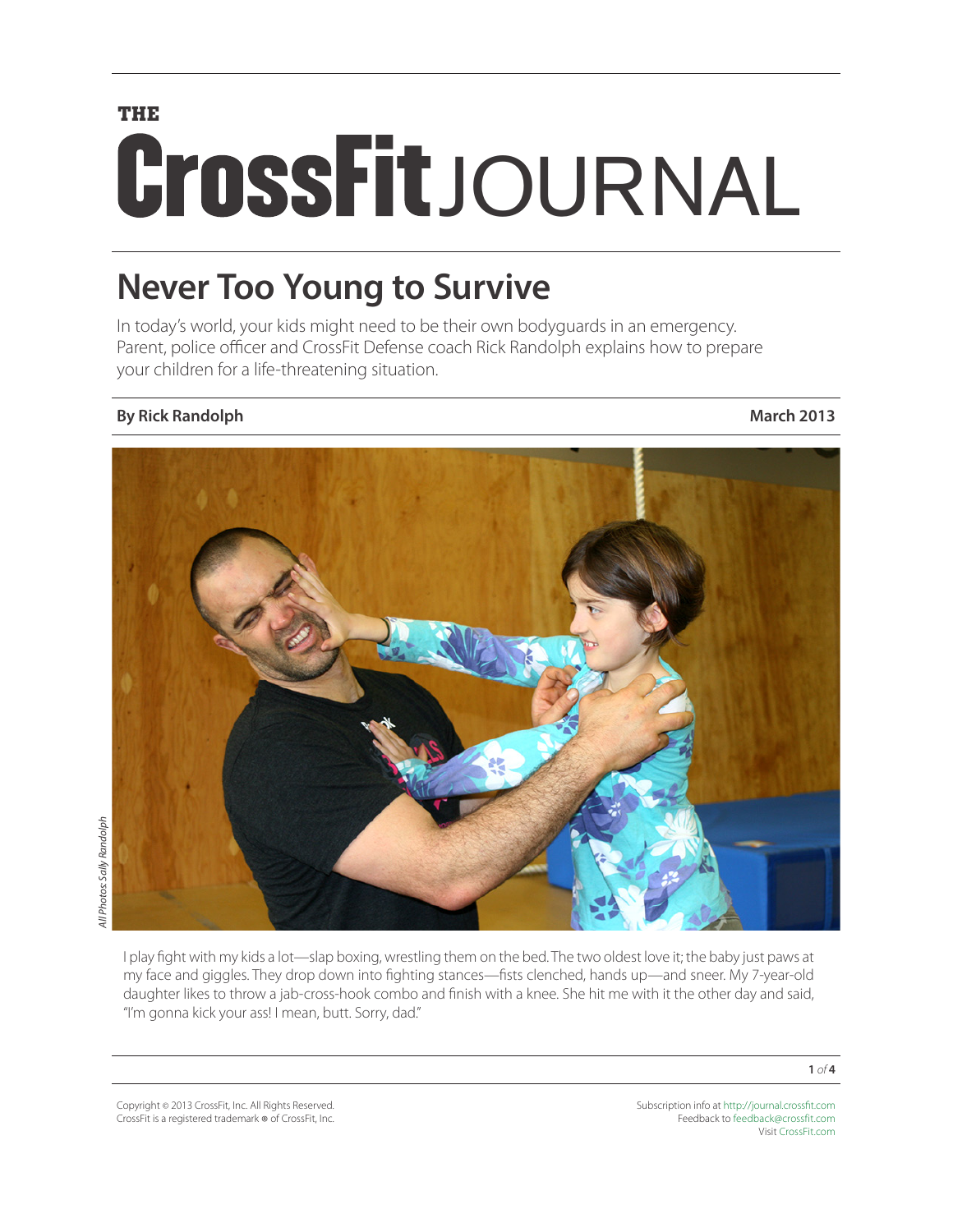



*We need to teach our kids that in the real world, winning means survival.*

But they also know we are playing and dad is not going all out. They know they can't beat me in a "real fight."

The problem is they have no idea what a real fight is. They think real fights are the videos of dad in a cage with a referee and an opponent. They know they can't beat me there. In fact, my 10-year-old son thinks dad can beat up anyone in the world if I want. He thinks I'm invincible.

It recently occurred to me that I spend all this time coaching other people's kids on self-defense, and I wondered if I do enough training with my own. I hadn't even talked to them about the December 2012 shootings at Sandy Hook Elementary School in Connecticut.

#### **How to "Win"**

I asked my kids, "Who would win a real fight between a 200-lb. man and a 10-year-old girl?" They were sure the girl would lose. I asked why. They explained the man is too big and strong and could hurt the girl if she fought him. I asked what a win would look like for the girl. They said she would have to beat up the man, maybe give him a bloody nose or a black eye.

The problem, I explained to them, was the way they envisioned a win. They thought a win looked like a referee holding both fighters' hands, then raising the winner's. They saw a win as holding the bad guy down until the police got there to take him to jail. That's when I showed them a video of an attempted abduction of a 10-year-old girl by a real bad guy.

In the video, the bad guy approaches a group of children on the street from behind and grabs a girl. She flails, screams and kicks until the bad guy decides the kid isn't worth the effort. He drops her and runs away. I asked my kids if that was a real fight. Both, wide-eyed, said it was. I asked who won. "The little girl," they both said.

The problem for my kids—and most people for that matter—is the way they see a win. A win, in a self-defense situation, is getting home safe.

**2** *of* **4**

Copyright © 2013 CrossFit, Inc. All Rights Reserved. CrossFit is a registered trademark ® of CrossFit, Inc.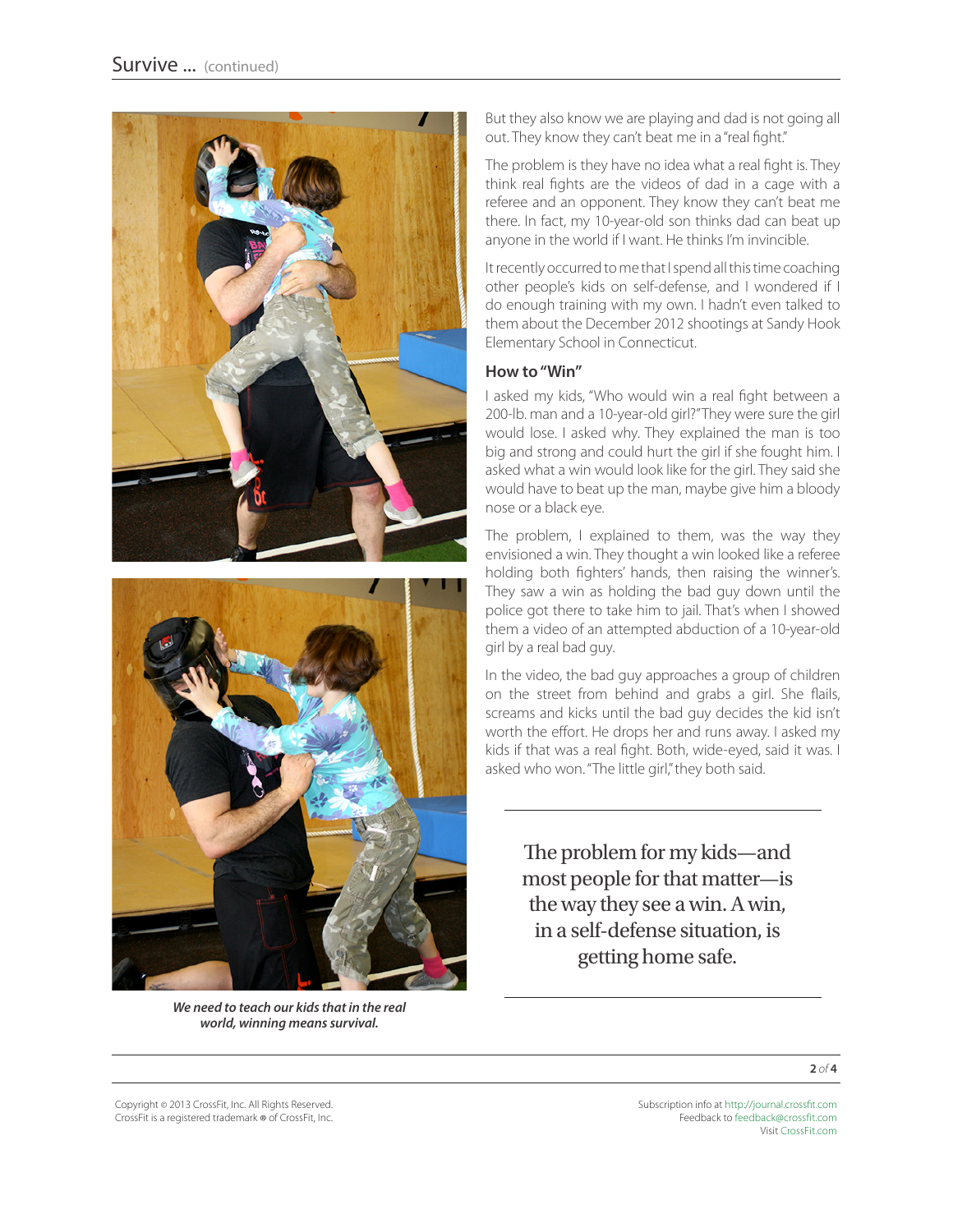Hell, yeah. If that was the equivalent of a UFC fight, the referee was raising that little girl's hand while doctors attended to an unconscious bad guy. She'd have her picture on a cereal box. Upset of the year. Huge win. But it happens. Every day.

The problem for my kids—and most people for that matter—is the way they see a win. A win, in a self-defense situation, is getting home safe. Bad guys don't want a fight, I told them; they want a victim. You don't have to "beat" a bad guy; you have to give him a fight. If you give them a fight, most bad guys will go find a victim. That's how a 10-year-old gets her hand raised in victory. That's how she "wins" against a grown man. I told them the secret about bad guys that my coach, Tony Blauer, taught me: bad guys don't want to get hurt, don't want to get caught and don't want it to take too long. Make one of those three things happen and you can "win."

#### **"If It Was Fight or Die, I'd Fight Him"**

And then came Sandy Hook.

I didn't know what to tell my kids. That bad guy didn't care about getting hurt or caught. I thought maybe it was better not to tell them. My boy is a bit of a worrier and an over-thinker. I have found, however, that his worry is often eliminated if he has a plan. So we made one.

I started with statistics and said it would probably never happen to them. I told them we were just talking about it on the off chance it ever did.

I told them there were three things they needed to do if a bad guy came to their school:

First, I told them to run away. If they could do so safely, they should run as fast and as far as they could until they couldn't hear any gunshots. I told them the rules no longer applied. If the principal normally said they weren't allowed to climb a certain fence or go in a certain area or cross a street, now they were allowed to do so. I told them when it comes to self-defense in a worst-case scenario, do what you have to do. When teachers and administrators who are responsible for accurate headcounts are not around or incapacitated, I told my kids I wanted them out of there as fast as possible while still being safe. When teachers and administrators aren't available to help, make your own best decisions, I told them.

I'm not sure who taught me this or where I got it from, but I tell my kids if something bad is happening and they can't find their parents or someone they know, run to any mom for help. Moms have an amazing protective instinct, and I'm pretty sure if any kid ran to my wife and told her some creep was trying to get him, she'd do whatever she could to protect him. Moms are crazy that way—awesome crazy.

Finally, I told them—as I watched my wife swallow hard—that if they had no other choice, they should fight.

Second, I told them to hide if they couldn't run. I told them to find a place to go where no one would find them, then get small and get quiet—a trash can, a closet, somewhere out of sight. I told them bad guys like that won't be searching every crevice; they are looking for quick, easy targets.

Finally, I told them—as I watched my wife swallow hard that if they had no other choice, they should fight.

"You want me to fight a grown-up with a gun?" my son asked.

"If you can't get away or hide, what else can you do?" I asked.

"If it was fight or die, I'd fight him," he replied.

I told my kids to get the teacher to help. I told them to grab other kids to help—I want to do a drill to see how many 10-year-olds it requires to take me down. I told them to grab scissors, baseball bats, chairs, whatever they could find. My son nodded. So did my daughter. I explained that their job was to get home to see their mom and me. Like Coach Blauer says, "Even kids might need to be their own bodyguards."

Subscription info at <http://journal.crossfit.com> Feedback to [feedback@crossfit.com](mailto:feedback@crossfit.com) Visit [CrossFit.com](http://www.crossfit.com)